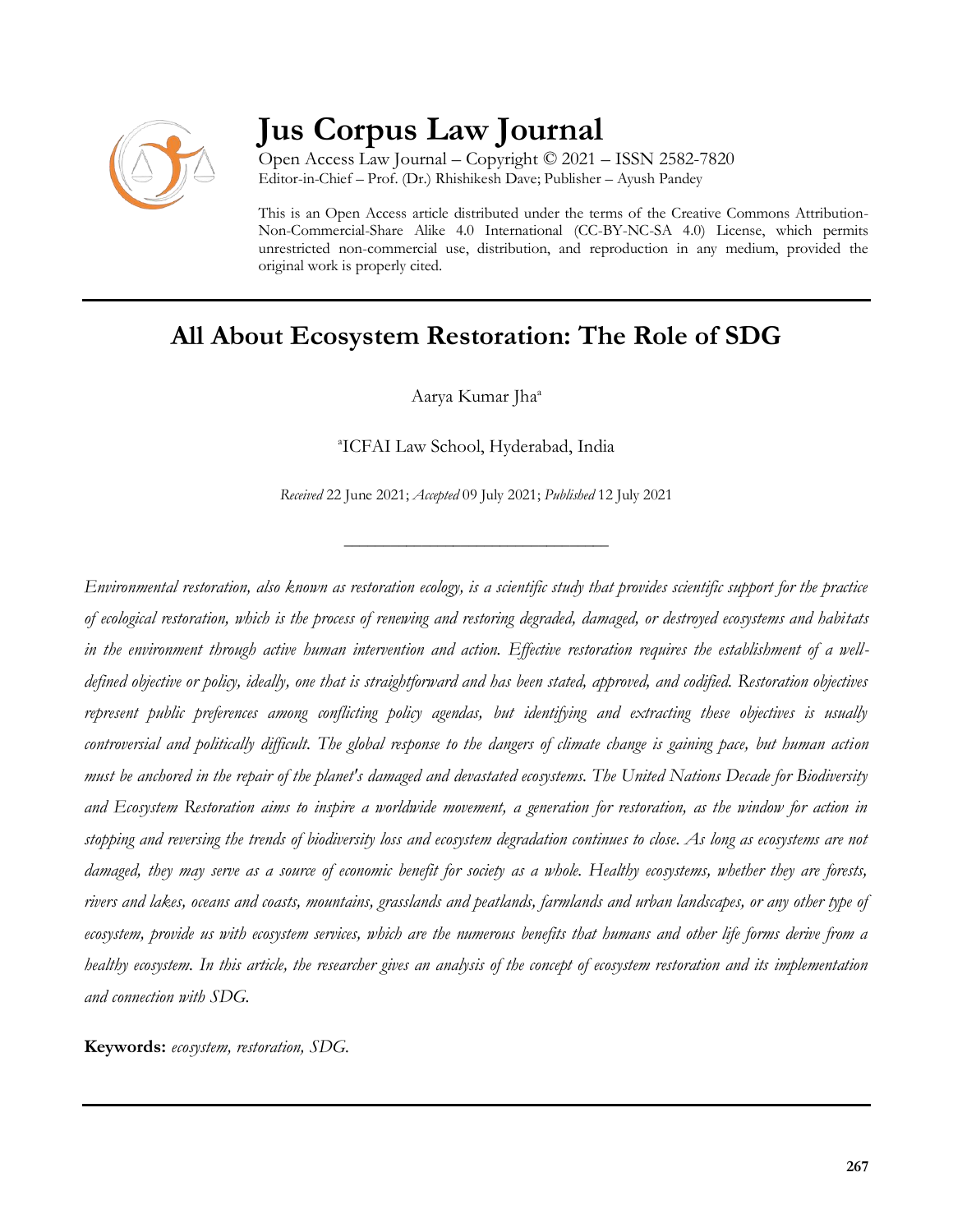#### **INTRODUCTION**

When biological communities (i.e. interacting groups of several species in the same site) and ecosystems have been degraded or destroyed, restoration work is undertaken to reinstate the ecological communities and ecosystems. Humans have substantially impacted the populations of indigenous plants and animals, as well as those of invading species, and have radically altered natural communities to serve exploitative interests such as polluting rivers and destroying soil resources in several ecosystems. "Ecosystem Restoration" aims to repair the harm that human activities have caused to natural ecosystems by restoring them to a previous condition or a condition that is closely akin to one that has not been changed by humans. The practise of ecological restoration differs from that of conservation, which is mainly concerned with averting additional ecosystem losses. "There are many frameworks related to that which  $includes$  the  $2030$  Agenda for Sustainable Development<sup>1</sup> and, under it, the Sustainable Development Goals (SDGs), the Strategic Plan for Biodiversity 2020 and its Aichi Biodiversity Targets, the United Nations Framework Convention on Climate Change and Paris Agreement, the United Nations Convention to Combat Desertification and its target of Land Degradation Neutrality, the Ramsar Convention, and the United Nations Strategic Plan on Forests 2017 – 2030."

#### **THE CONCEPT OF ECOSYSTEM RESTORATION**

Ecology ideas are used by restoration professionals to repair and restore ecosystems. Plant species, for example, offer food and shelter for a variety of animals in temperate coniferous forests. The forest ecosystem offers vital benefits to both the creatures that live there and the people who utilise the forest for wood and enjoyment, such as nutrient cycling. Many forest species depend on periodic disturbances like wildfires to be healthy. However, certain disruptions, such as deforestation, are so harmful that they may harm the forest's natural functioning by increasing soil erosion or removing animal habitats. As a result, restorationists must comprehend the pattern of ecological disturbances in the ecosystem. Disturbance in

 $\overline{\phantom{a}}$ 

<sup>1</sup> 'Transforming our world: the 2030 Agenda for Sustainable Development' (*United Nations*)

[<sup>&</sup>lt;https://sdgs.un.org/2030agenda>](https://sdgs.un.org/2030agenda) accessed 07 June 2021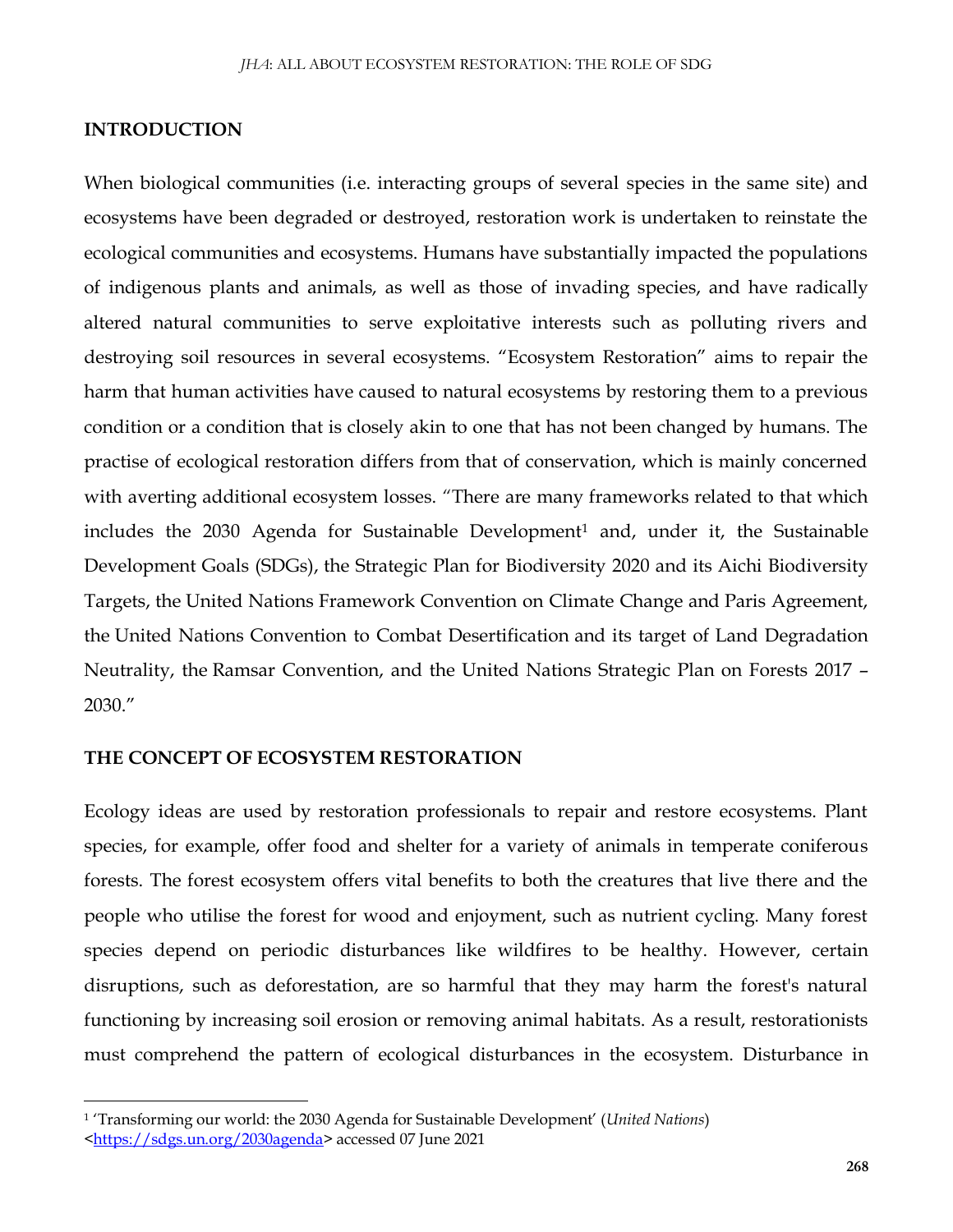ecology is a subdiscipline of ecology that investigates natural and anthropogenic humancaused disturbances. "Many restoration ecologists seek to repair and reverse the ecological alterations caused by loss of trees, animals, and soil exposure, especially on deforested areas which may be more prone to drying and erosion after deforestation." Stabilization after an incident, ecological succession, or the evolution of an ecosystem's structure through time is a key part of the restoration.

The evaluation of the deteriorated site is the first step in the restoration procedure. The existing state of the site should be fully investigated to determine if it requires to repair and, if so, what steps should be taken. Restorationists should assess the causes of deterioration, the probability of reversing or lessening the deterioration, and the methods for restoring the property. Early on in the planning phase and throughout implementation, the support and engagement of local communities and government institutions may be important.

## **IMPLEMENTATION**

 $\overline{\phantom{a}}$ 

"The Ministerial Declaration of the High-Level Political Forum on the SDGs, which took place in July 2018, includes commitments to achieve sustainable forest management for all types of forests, halt deforestation, restore degraded forests, and significantly increase afforestation and reforestation globally by 2020."<sup>2</sup> Restoration professionals may just need to eliminate the cause of the disturbance in certain circumstances, allowing places to recover spontaneously via biological succession. Because restoration professionals do not need to take much activity, this procedure is referred to as passive restoration. Stopping agricultural tillage or reducing animal misuse of riverbanks, for example, maybe enough to restore a place to its pre-disturbed form. If additional situations were involved, the ecosystem would have likely deteriorated to the point that disturbed sections within it could neither heal on their own nor recover at a decent pace. "This is a prevalent problem particularly where soil and water resources have been significantly disturbed, such as by erosion, earth-moving activities, or other large disturbances." First and foremost, to get such significantly disturbed places back to normal,

<sup>&</sup>lt;sup>2</sup> 'Forests' (*United Nations Sustainable Developent Goals*) [<https://sustainabledevelopment.un.org/topics/forests>](https://sustainabledevelopment.un.org/topics/forests) accessed 07 June 2021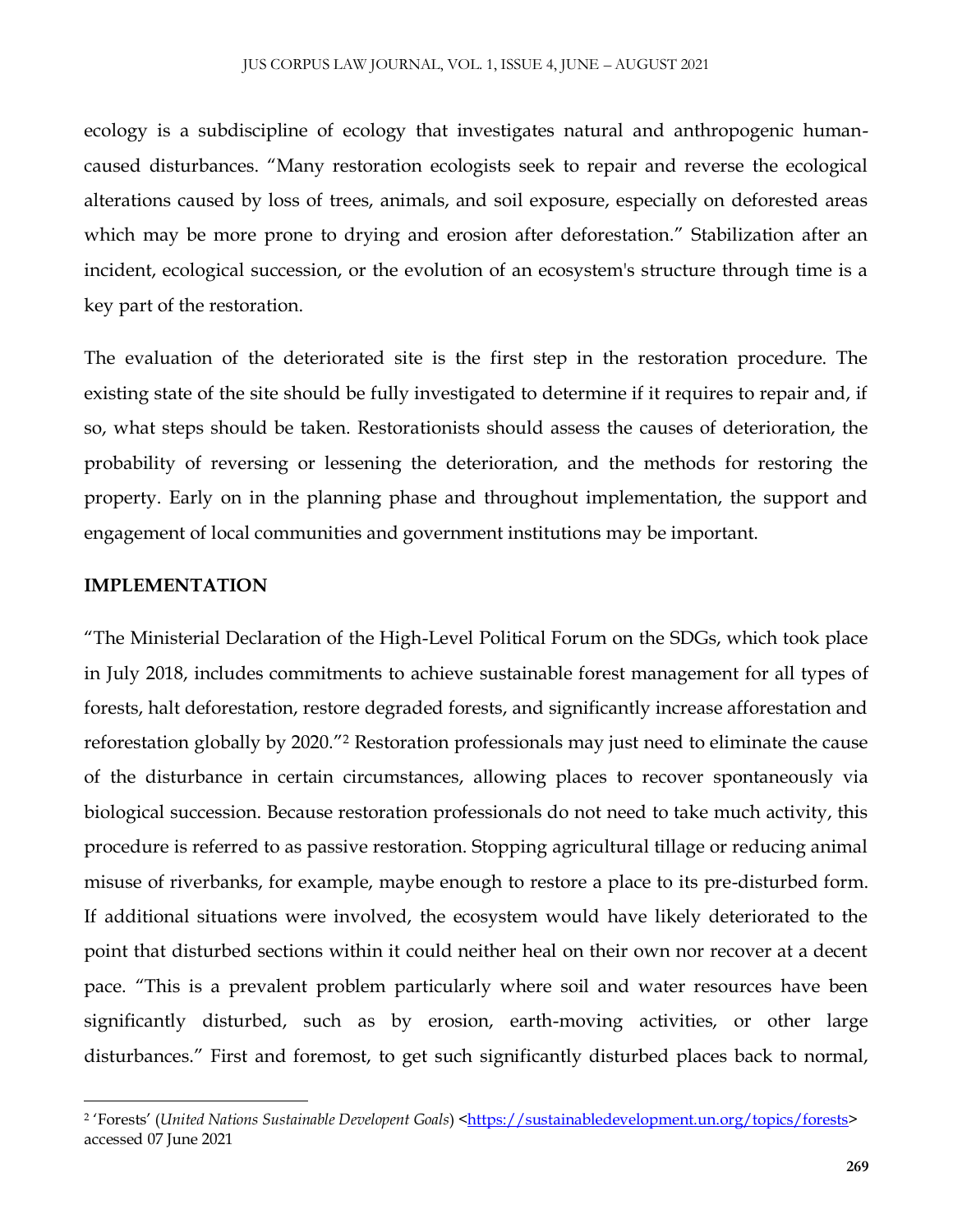they must be returned to a disturbance-free state. Restorationists must then go on to participate in the active restoration process, which begins or accelerates the healing process or seeks to modify the natural succession of the site.

Soil rehabilitation and land stabilisation are two of the characteristics of active restoration. Restoring the chemical, biological, and physical properties of the soil or water to their original condition is a component of this system. "Using things like lime to alter the soil's pH, restricting fertiliser flow to promote an artificially improved soil or water, inoculating soils with beneficial microbes, and tilling to improve aeration and root penetration are just a few options." There are several types of erosion control and land stabilisation strategies, such as physical buildings that are built along stream banks, mulch blankets on hillsides, and plants to regulate slopes. When there is an imbalance or disturbance to an ecosystem, such as an overabundance of certain species, the process of natural recovery often must start with the removal of the cause of the disturbance, and is sometimes called biological succession. The passive restoration method is a word used to describe a procedure in which restoration professionals do not have to undertake much effort. Such activities such as halting agricultural tillage or reducing animal use of riverbanks can be enough to restore a place to its previous level of disturbance.

Sometimes, the ecosystem is so degraded that it's not feasible to restore a damaged area or that the restoration process occurs at a painfully slow pace. It is much more critical when it comes to soil and water resources that have been damaged by erosion, earth-moving operations, or other substantial disturbances. Removal or termination of the disturbance is the initial stage in a long process of restoring these severely impacted ecosystems. Once this has been established, restorationists must carry out an active restoration procedure, which might either start or speed up the process of natural healing or work to modify the natural succession of the site. Seedbed preparation and ground stabilisation are part of an active restoration programme. This component will have us making sure that the soil or water is returned to its original chemical, biological, and physical conditions. Several methods are used to increase soil pH. Some additives (like lime) are added to increase the level of lime, water is restricted in the soil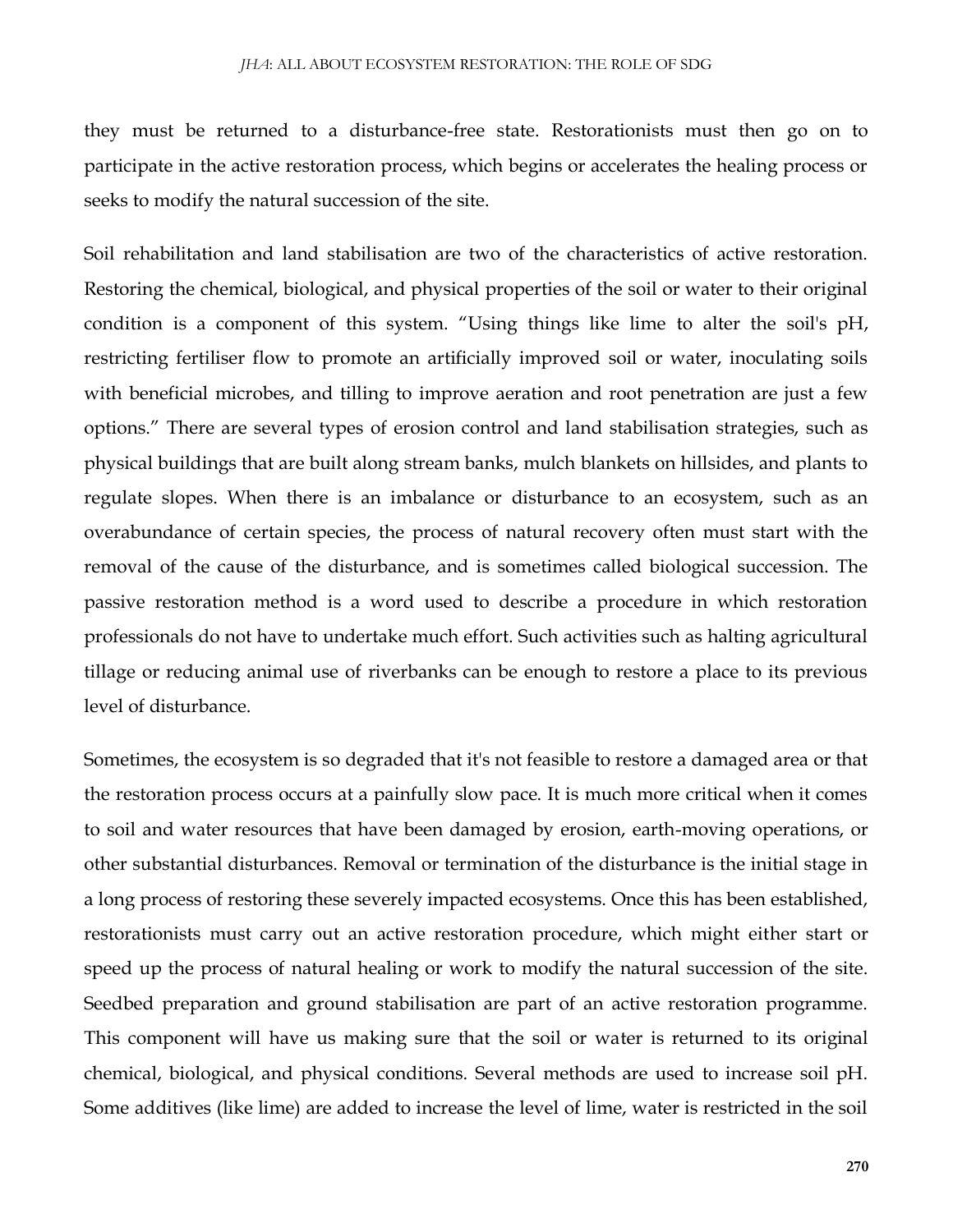to limit the application of fertiliser, beneficial microorganisms are inoculated into the soil, and the soil is worked to improve aeration and root penetration. Some kinds of erosion control and land stabilisation options include physical structures placed on the banks of streams, mulch blankets placed on hillsides, and plants used to stabilise slopes.

#### **THE ROLE OF SDG**

"Ecosystem restoration is acknowledged as a critical component in meeting current international conventions and accords' goals. Ecosystem restoration will contribute to all 17 Sustainable Development Goals, in particular to SDG15 (Life on Land), SDG 2 (Zero Hunger), SDG 6 (Clean Water and Sanitation), SDG 7 (Affordable and Clean Energy), SDG 12 (Responsible Consumption and Production), SDG 13 (Climate Action), SDG 14 (Life Below Water) and SDG 17 (Partnerships for the Goals)."

Restoration specialists are frequently required to take into consideration the restoration of plants and animals as well as the restoration of processes and natural disturbances to produce a sustainable restored environment. While many of the restored sites are very large, others of them are smaller and more scattered, which may lead to difficulty in restoring fragmented ecosystems. This outcome, as a result, promotes a higher density of other ecosystems inside their boundaries, thus exposing the forest to pests, predators, weather, and climatic conditions that it otherwise would have had with a smaller border and therefore more insulated interior. The number of programmes that focus on fragmentation concerns and work to increase habitat regions, enhance genetic diversity, and develop ecological links between them is staggering. Regression like disturbance patterns, such as those that occur after flooding or fire, might occur via restoration. Because of this, the repair operation needs regular monitoring and documenting. Regular monitoring allows for adaptive management and serves as a guide in determining when and if restoration goals are achieved. The need for limited human engagement in some scenarios could need a long-term approach, while the need for human engagement for many years in other cases could need a short-term approach.